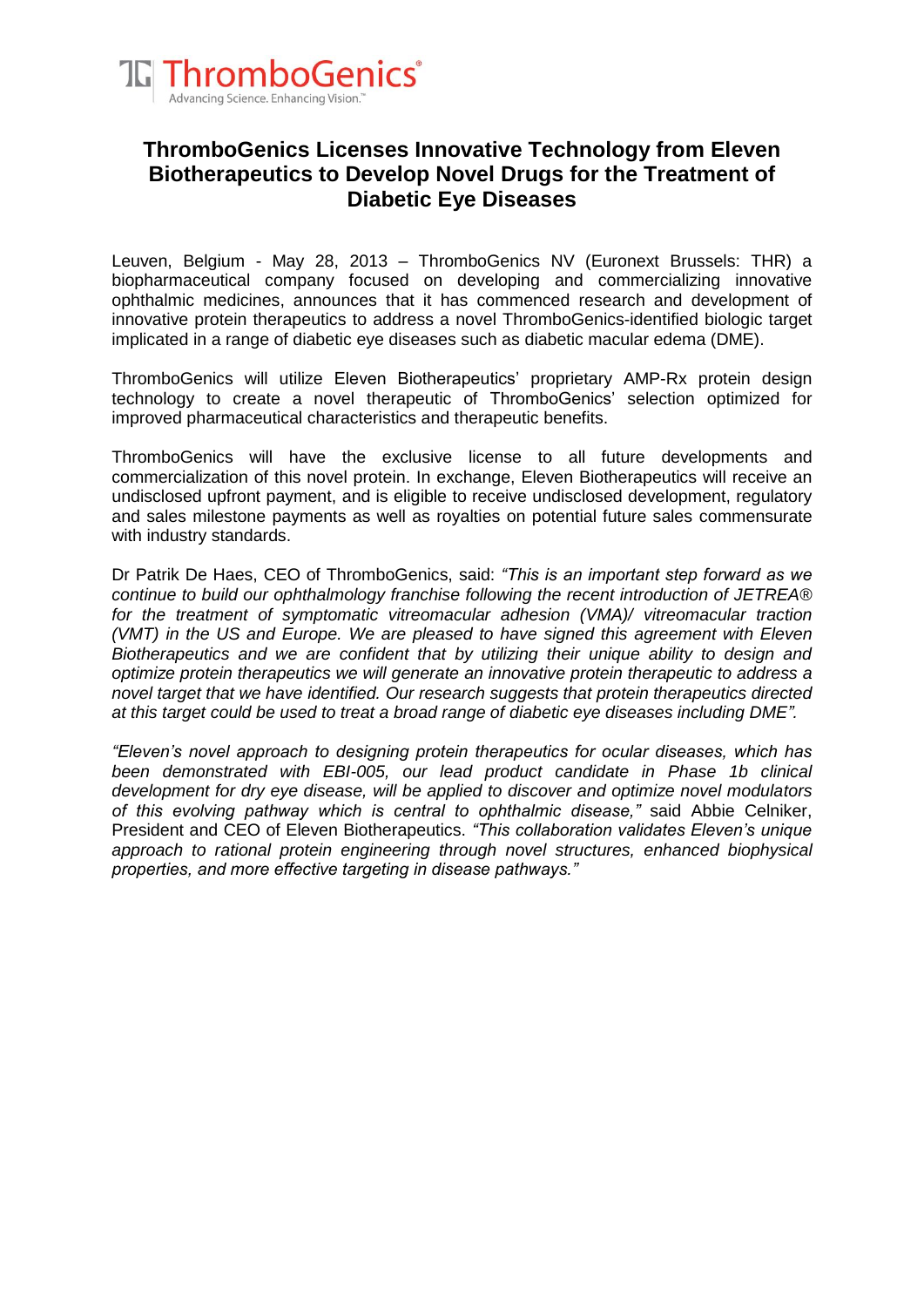

### **For further information please contact:**

## **Thrombogenics** Wouter Piepers, Global Head of Corporate Communications +32 16 75 13 10 / +32 478 33 56 32 Wouter.piepers@thrombogenics.com Dr. Patrik De Haes, CEO +32 16 75 13 10 Patrik.dehaes@thrombogenics.com Chris Buyse, CFO +32 16 75 13 10 [Chris.buyse@thrombogenics.com](mailto:Chris.buyse@thrombogenics.com) **Citigate Dewe Rogerson** David Dible/ Nina Enegren/ Sita Shah Tel: +44 20 7638 9571 [sita.shah@citigatedr.co.uk](mailto:sita.shah@citigatedr.co.uk) **The Trout Group (US investor relations)** Todd James/ Simon Harnest Tel: +1 646 378 2926 [tjames@troutgroup.com](mailto:tjames@troutgroup.com)

# **About ThromboGenics**

ThromboGenics is an integrated biopharmaceutical company focused on developing and commercializing innovative ophthalmic and oncology medicines. The Company's lead product, JETREA® (ocriplasmin), has been approved by the US FDA for the treatment of symptomatic VMA and was launched in January 2013.

ThromboGenics signed a strategic partnership with Alcon (Novartis) for the commercialization of JETREA<sup>®</sup> outside the United States. Under this agreement, ThromboGenics could receive up to a total of €375 million in up-front and milestone payments. It will receive significant royalties from Alcon's net sales of JETREA® **.** ThromboGenics and Alcon intend to share the costs equally of developing JETREA® for a number of new vitreoretinal indications.

In Europe, JETREA<sup>®</sup> is approved for the treatment of vitreomacular traction (VMT), including when associated with macular hole of diameter less than or equal to 400 microns. Alcon has launched JETREA<sup>®</sup> in the UK and Germany.

ThromboGenics is also further exploring anti-PIGF (Placental Growth Factor), also referred to as TB-403, for the treatment of ophthalmic and oncology indications.

ThromboGenics is headquartered in Leuven, Belgium, and has-offices in Iselin, NJ (US) and Dublin, Ireland. The Company is listed on the NYSE Euronext Brussels exchange under the symbol THR. More information is available at [www.thrombogenics.com.](http://www.thrombogenics.com/)

### **About Eleven Biotherapeutics**

Eleven Biotherapeutics creates novel and differentiated biotherapeutics: first-of-a-kind protein-based drugs with significantly improved physical, pharmaceutical, and therapeutic benefits. The company's AMP-Rx™ product engine brings capabilities beyond conventional approaches for making protein therapeutics, opening up new territory for the products to have novel structures, enhanced biophysical properties, and more effective targeting in disease pathways. Eleven's success is built on designing proteins 'fit for purpose' that are